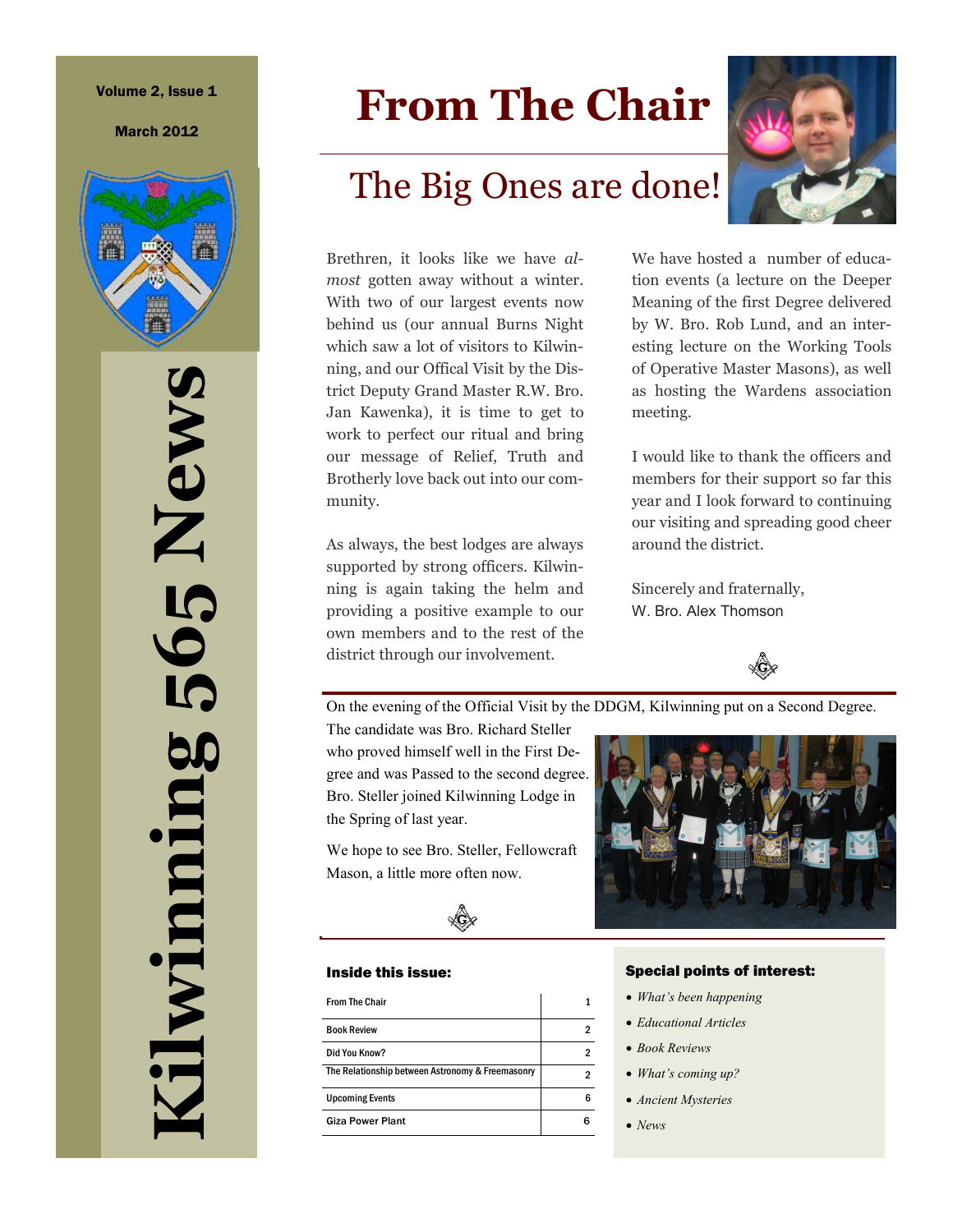### Stellar Theology and Masonic Astronomy by Robert Hewitt Brown



This book, written in 1882, starts off by showing the importance of Astronomy to the ancients and what it meant to them. Some of it may be deemed Astrology but, in those days, there was no distinction between the two. It tells of how the rites of the ancient mysteries which taught the myths of the old gods were allegories contain knowledge of Astronomy. Since we know that our Masonic ritual has its roots in those ancient

mysteries, it follows that that knowledge may be incorporated into our ritual.

The author proposes that these are also contained in allegorical form in Jewish, Christian, and Muslim mysticism, and explains some of the mysteries of the ancient mysterysystems and the early forms of worship. Egyptian, Indian, Eleusinian, Bacchanal, Ceres, and Dionysiac mysteries are mentioned. Many pages are devoted to providing some astronomical facts, without which knowledge, the next part could not be under-

#### stood.

The next part goes into detail about what the author calls Masonic Astronomy, in the architecture, words and ritual of Freemasonry. He reveals relationships between Masonic ritual and symbols and the Temple of Solomon, and identifies these with Hiram Abif.

He then shows an astronomical allegory of the death and resurrection of the sun (which was a symbol of the god of old). This allegory, in poetic form can be found in another part of this newsletter.

The last part of the book contains further explanations of the emblems, symbols, and legends of the mysteries, the Zodiac and the relationships between Masonry and astronomy.

This is a very detailed work and scholarly work, and is extensively illustrated, which makes understanding the concepts a lot easier.

I recommend this book to any Mason who has an interest in ancient mysteries, Masonic history, and Astroarchaeology.



### **The Relationship between Astronomy and Freemasonry Article by Rob Lund**

There are some Lodge buildings that have a Zodiac painted on their ceilings. When asked why this is so, and what it represents, many, or most, Masons are at a loss to explain it. This article attempts to shed some light on the subject.

In the previous edition of this newsletter, I review the book "*The Secrets of Solomon's Temple".* The author, Kevin L Gest, shows that the Temple may have incorporated into its design an astronomical calendar which marked the solstices and equinoxes, allowing the people to know important

times of the year, such as when to plant seeds for their crops. The two pillars were placed in such a way as to show the solstices, and the equinoxes were marked by light in the Sanctum Sanctorum.

There are various references in our ritual to the sun (rising in the East and setting in the West) and the moon, and the seven stars (which may be a reference to the seven planets, although some say it points to the Pleiades). The circumambulation

*Continued on page 3* 

# Did you know……?

The earliest known Masonic text is the Halliwell Manuscript, also known as the Regius Poem because it was written in poetic form. It consists of 64 written pages. It begins by telling of Euclid and his invention of geometry in ancient Egypt, and its subsequent spread. This is followed by a number of points for the Master concerning morals and the operation of a building site, and some points directed at the Craftsmen. The general consensus on the age of the document dates it to the late

14th century, and seems to have been written by an English clergyman. It also states that Freemasonry was brought to England during the reign of King Athelstan (924 to 939 C.E.). An extract is shown alongside. 

Hřhené artřeulus-yeř **ye**z fod And frieene poputps - pér pep \\3107ton - b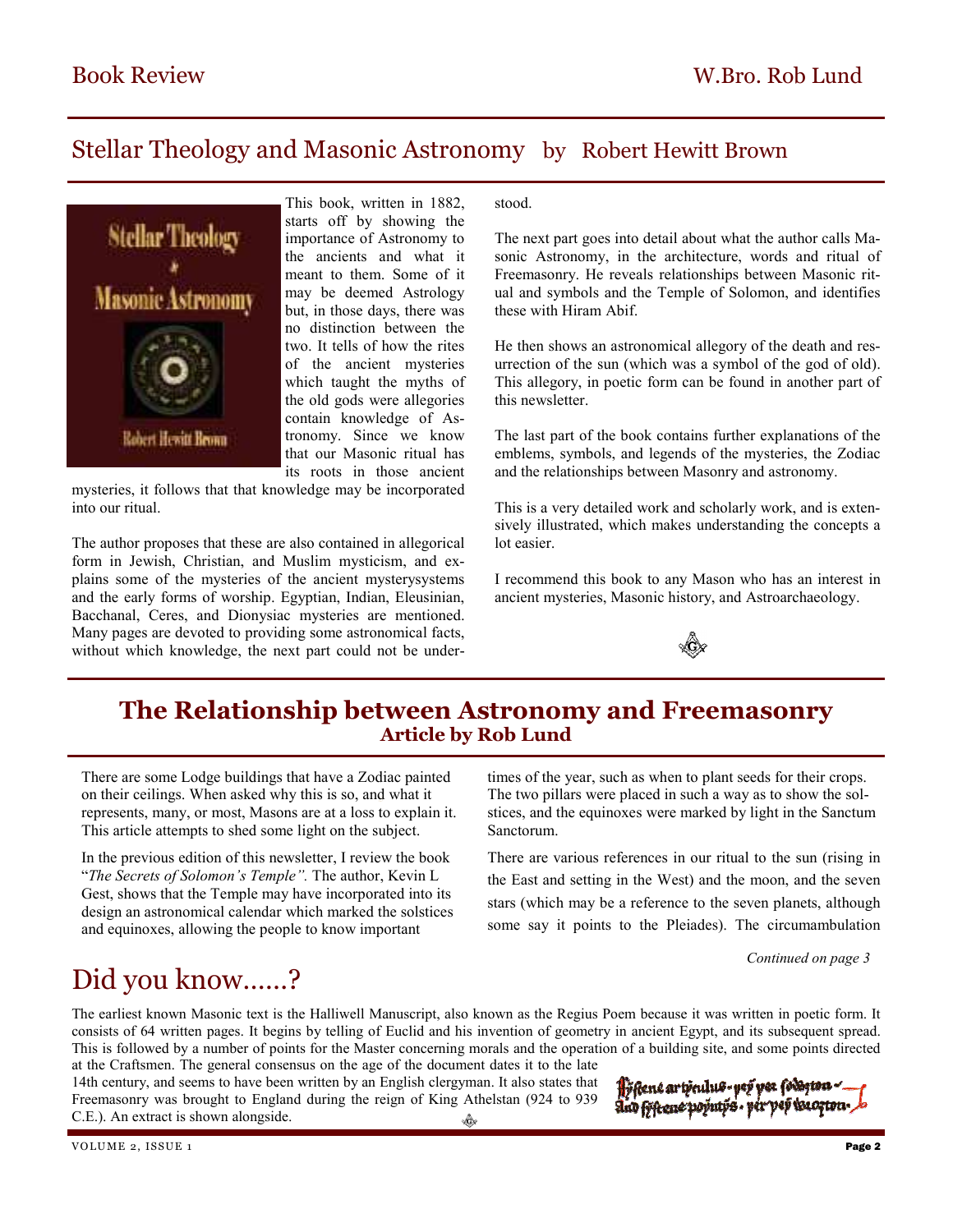

THE RISING **SUN OF THE SUMMER SOLSTICE** 

shows the direction of the apparent movement of the sun, with the JW representing the sun's meridian, when it was time to call everyone from labour to refreshment. The absence of an officer in the North indicates the lack of light coming from that direction. Another part of the ritual says that the sun is the centre of our system and the Earth revolves on its axis. Jacobs Ladder, the three principle steps, the winding staircase, the Triple Tau, the Royal Arch, the keystone, the three pillars of Wisdom, Strength and Beauty, the point within a circle, the signs in the three degrees, the sprig of Acacia, all have astronomical connections. Space does not allow for an explanation of these here.



The basic knowledge, mentioned above, was incorporated into many of the ancient mysteries and religions, and their rituals. It was also incorporated into many of the myths of old in allegorical form. What follows is a synthesis of these allegories. Master Masons will recognize the parallels with the legend of Hiram Abif.

#### *ASTRONOMICAL ALLEGORY OF THE DEATH AND RESUR-RECTION OF THE SUN*

According to all the ancient astronomical legends, the sun is said to be slain by the three autumnal months—September, October, and November, each assaulting him in succession, in his passage around the zodiac toward the winter solstice, or "southern gate of the zodiac", that point the sun has reached his lowest southern declination. The summer sun, glowing with light and heat as he reaches the autumnal equinox, enters *Libra* on the 21st of September. All through that month, and until the 21st of October, he declines in light and heat, but emerges from *Libra* without any serious harm from the attack of September. The assault of October is far more serious; and the sun, when he *leaves* the venomous sign of the *Scorpion*, on the 21st of November, is deprived of the greater part of his power and shorn of more than half his glory. He continues his way toward the southern tropic, and in November

encounters the deadly dart of *Sagittarius*, which proves fatal; for when the sun *leaves* the *third* autumnal sign, on the 23rd of December, he lies dead at the winter solstice. That is the shortest day of the year. The sun now seems to be quite overcome by "the sharpness of the winter of death." Amid the universal mortality that reigns in the vegetable kingdom, the sun, deprived of light, heat, and power, appears dead also.

As the sun continues his course in the zodiac, he appears to be carried west by the wintry signs. This seems to be done at night, because the sun then being invisible, his change of position is only discovered by the stars which precede his rise at daybreak.

The body is seemingly buried beneath the withered fruits and flowers—the dead vegetation of summer—in the midst of which, however, yet blooms the hardy *evergreen,* emblematic of the vernal equinox, giving a sure token that the sun will yet arise from the cold embrace of winter and regain all his former power and glory.

The following is a poetical version of the foregoing portion of the solar allegory:

> **Part I — The Death of the Sun.**  WHEN down the zodiacal arch a The summer sun resumes his march, Descending from the summit high With eager step he hastens by The "lordly lion" of July  $\delta$ And clasps the virgin in his arms. Through all the golden August days The sun the ardent lover plays, A captive to her dazzling charms.  $\mathbf{m}$ But when the harvest time is o'er, When the gathered grapes perfume the air And ruddy wine begins to pour, The god resumes his way once more; And, weeping in her wild despair, He leaves the royal virgin there. What cares he now for Virgo's woes, As down the starry path he goes With scornful step, until, at last, The equinoctial gate is passed? Two misty columns black with storms, While overhead there hangs between A lurid thunder cloud, which forms The frowning archway of the gate— The gloomy equinoctial gate,  $\Delta$ An evil place for travelers late, Where envious *Libra* lurks unseen; And near the portal lies in wait *September,* filled with deadly hate. With stately step the god draws nigh, Yet, such is his majestic mien, That whether he shall strike or fly, The trembling ruffian hardly knows, As Phoebus through the gateway goes.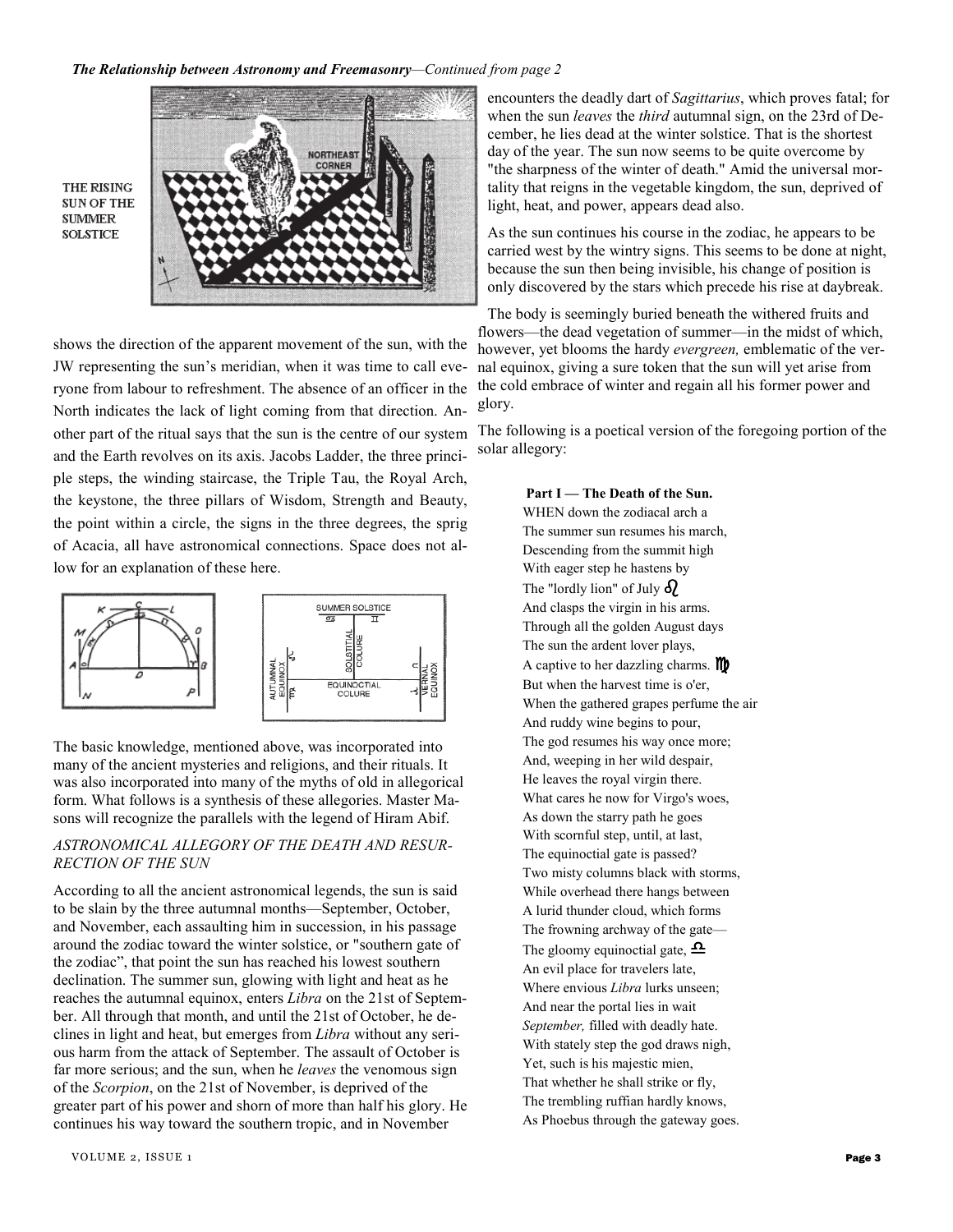But, as the shining form came near, The wretch's hate subdued his fear, And, nerving up his arm at length, He aimed a blow with all his strength Full at the god as he went by. In anger Phoebus turned his head— Away the trembling coward fled. The god, though smarting with the blow, Disdains to follow up his foe; And down the zodiacal path Pursues his gloomy way in wrath. Still blacker turn the autumn skies, And red *Antares,* evil star, Points out the place, more fatal far, Where fell *October* ambushed lies. The SUN, as if he scorned his foes, In pride and glory onward goes. **M** Not he from deadly *Scorpio* flies, Nor pauses he, nor backward turns, Though redder yet *Antares* burns, And darker yet his pathway grows. Meanwhile *October,* from his lair, On Phoebus rushes unaware, His murderous purpose now confessed, And smites the sun-god in the breast. A ghastly wound the villain makes— With horrid joy his weapon shakes; And, as he sees the god depart, His hand upon his bosom pressed, Believes the blow has reached the heart. Along his way the sun-god goes, Unmindful where the path may lead, While from his breast the life-blood flows. The clouds around him gather now, The crown of light fades from his brow. And soon, advancing 'mid the night, The *Archer* on his pallid steed,  $\chi$ With bended bow, appears in sight. *November,* bolder than the rest, Hides not behind the gloomy west; But, striding right across the path, Defies the god and scorns his wrath; And, raising high his frowning crest, These haughty words to him addressed: "*September* and *October,* both, You have escaped and still survive; But I have sworn a deadly oath, By me you cannot pass alive. That which I promise I perform. For I am he who, 'mid the storm, Rides on the pallid horse of death." While even thus the spectre spoke, He drew his arrow to the head— The god received the fatal stroke, And at the *Archer's* feet fell dead. Soon as the sun's expiring breath Had vanished in the ether dim, *December* came and looked on him;  $v_{\text{D}}$ And looking, not a word he saith, But o'er the dead doth gently throw A spangled winding sheet of snow.

And when the winding sheet was placed, Comes evil *Janus,* double-faced, A monster like those seen in sleep. An old *"seafaring man"* is he, As many others understand, Who carries water from the deep And pours it out upon the land. Now *February* next appears, With frozen locks and icy tears, A specter cruel, cold, and dumb, From polar regions newly come. These *three* by turns the body bear At night along the west, to where A flickering gleam above the snows A dim electric radiance throws, A nebular magnetic light, Which, flashing upward through the night, Reveals the *vernal equinox,*  And him whose potent spell unlocks The gates of spring. An evergreen Close by this spot is blooming seen. 'Tis there they halt amid the snow— Unlawful 'tis to go farther go— And, having left their burden there, They vanish in the midnight air. Yet on this very night next year Will this same *evil three* appear, And bring along amid the gloom Another body for the tomb. But still the *evergreen* shall wave<sup>1</sup> Above the dark and dismal grave, For ever there a token sure That, long as Nature shall endure, Despite of all the wicked powers That rule the wintry midnight hours, The sun shall from the grave arise, And tread again the summer skies.

Master Masons will perceive the parallels with the legend of Hiram Abif.

#### **Notes:**

<sup>8</sup> The acacia.

#### *The Raising of Osiris, an Allegory of the Resurrection of the Sun*

The sun was released from the grave of winter, and finally restored to life and power by the vernal signs *Taurus* and *Gemini*, and the first summer one, *Cancer*, aided by the second one, *Leo*; or, in other words, by April, May, and June, aided by July.

When the sun arrives at the *vernal equinox,* he first gives unequivocal tokens of a return to life and power. In April he enters *Taurus*, and in May *Gemini*. During these two months he greatly revives in light and heat, and the days rapidly lengthen. The

sun, however, does not attain the summit of the zodiacal arch until the *summer solstice,* in June, when he enters Cancer, the first summer sign and the *third* from the vernal equinox. Nor does he regain all of his energy and power until he enters Leo in July. On the 21st of June, when the sun arrives at the summer solstice, the constellation *Leo*—being but 30° in advance of the sun—appears to be leading the way and to aid by his powerful paw in lifting the sun up to the summit of the zodiacal arch. April and May are therefore said to fail in their attempt to raise the sun; June alone succeeds by the aid of *Leo.* When, at a more remote period, the summer solstice was *in Leo,* and the sun actually entered the stars of that constellation was more intimate, and the allegory still more perfect.

This *visible* connection between the constellation *Leo* and the return of the sun to his place of power and glory, at the summit of the Royal Arch of heaven, was the principal reason why that constellation was held in such high esteem and reverence by the ancients. The astrologers distinguished *Leo* as the "sole house of the sun," and taught that the world was created when the sun was in that sign.

The following is a poetic version of the second part of the solar allegory:

#### **Part II — The Resurrection of the Sun**

IN silence with averted head by night the *"evil three" have* fled. And cold and stiff the body lies Beneath the gloomy winter skies. Yet, had you been a watcher there. That dismal night beside the dead. Had you that night been kneeling there, Beside the dead in tears and prayer. You might have seen, amid the air, A flickering, dim, auroral light, Which hovered on the midnight air, And, seeing in the gloomy sky This mystic strange, celestial light Contending with the powers of night. You might have taken hope thereby. There was, alas! no watcher there To mark this radiance in the air. To gaze with earnest, tearful eye Upon this radiance in the sky. There was no watcher there, alas! To ask in anxious whispers low, "Will not this light still brighter grow, Or will it from the heavens pass And leave me plunged in deeper gloom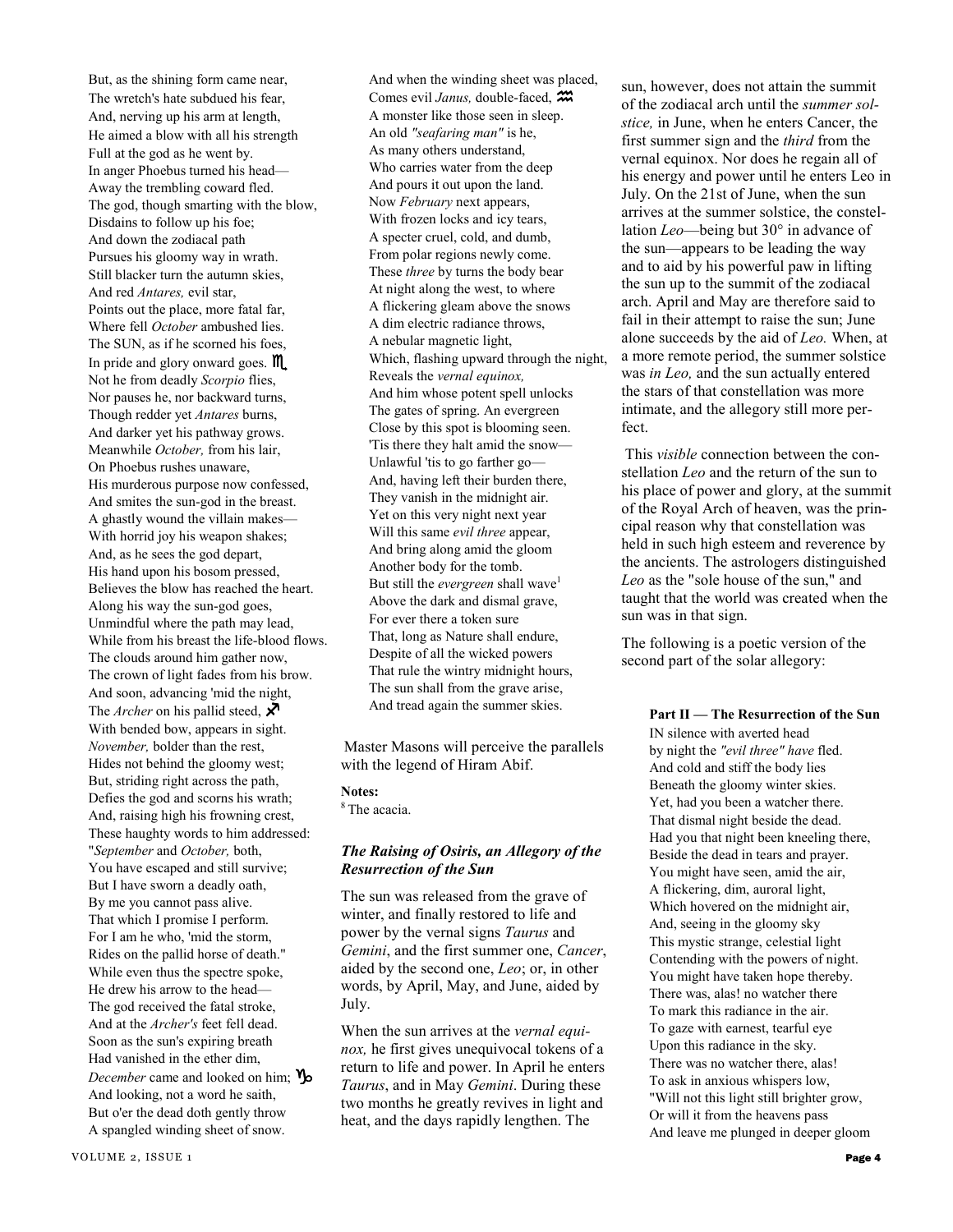Beside this cold and lonely tomb?" Meanwhile the light increased—although Beside the grave no mourner stood Amid the lonesome solitude— And as with tints of blue and gold, And flashes of prismatic flame, It lighted up the midnight cold, Along the plain in beauty came A shining and majestic form, And as it came the winter's storm, As if abashed, its fury checked. No more above and round the path, Beneath the wind's tempestuous wrath, The snowy billows heave and toss; A sacred calm as he draws nigh Pervades at once the earth and sky. His robe was blue, its borders decked With evergreen and scarlet moss; His hands upon each other rest, Due north and south, due east and west; The open palms together pressed As if engaged in silent prayer. He thus had formed with pious care The holy symbol of the cross. A lamb doth close beside him go, Whose whiter fleece rebukes the snow<sup>1</sup>: These things sufficiently proclaim His mystic office and his name. Beside the grave he comes and stands, Still praying there with folded hands; And, while he prays, see drawing near Another shining form appear, His right hand on his bosom pressed, As if by bitter grief distressed, The other pointing to the skies<sup>2</sup>, And, as he weeps, each radiant tear, That from his sad and earnest eyes Falls on the earth, is transformed there To violets blue and blossoms fair, That sweetly perfume all the air. A third one now appears in sight, Arrayed in royal robes of light, A "lordly lion" walks in pride. More glorious far; and at his side And he who came in glory last Between the others gently passed, And, looking down upon the dead, With level, open palms outspread<sup>3</sup>, A holy benediction said. This done, the *first one, by command<sup>4</sup> ,*  The dead god taketh by the hand: At once through all the body flies The same warm flush that marks the skies. The shrunken features, cold and white, A moment shine with life and light. A moment only—'tis in vain: Unconquered Death resumes his reign. So doth a solitary wave Leap up amid the lonely night, And catch a gleam of life and light, And then sink helpless in its grave.

To raise the god the first thus failed<sup>5</sup>— The powers of darkness yet prevailed; So to the *second* he gives place, Who, like the first one, by command<sup>6</sup>, The sun-god taketh by the hand, And, looking downward in his face With pleading voice and earnest eyes, On Phoebus calls and bids him rise. Though at his touch the blood unbound. With rapid current red and warm Runs swiftly through the prostrate form, Yet silent on the frozen ground The god lies in a trance profound, Devoid of motion, deaf to sound<sup>7</sup>.

**THE LION'S** PAW-<br>ANCIENT **FGVPTIAN** DRAWING



Alas! alas! what doth remain? Shall death and darkness ever reign, And night eternal hide the day? Then said the *third one*, "Let us pray."<sup>8</sup> And full of faith and strong intent, His prayer to IH. VAH. upward went. *"Amen"was* said—*"so mote it be!"*  And then the last one of the three Arose and stretching forth his hand, Calls on the dead, and *gives command*  In IH VAH.'S name to rise and stand. Then up rose Phoebus in his pride, With the "lordly lion" by his side, And earth and sky with his glory shone As again he sat on his golden throne. For the voice of God is nature's law, And strong was the grip of the lion's  $paw^9$ .

Again, Master Masons will see the parallel with the legend of Hiram Abif.

#### **Notes:**

- <sup>1</sup> The Apprentice apron.
- <sup>2</sup> Fellowcrafts will recognize this.
- <sup>3</sup> Master Masons should think of the Obligation.
- <sup>4</sup> The JW trying the EA grip.
- <sup>5</sup> It proves a slip!
- <sup>6</sup> The SW trying the FC grip.
- $<sup>7</sup>$  It proves a slip!</sup>
- 8 Master masons will recognise: OLMGITNHFTWS
- <sup>9</sup> The Master Masons will recognise this.

As long as this allegory is remembered, the leading truths of astronomy will be perpetuated, and the sublime doctrine of the immortal nature of man, and other great moral lessons they are thus made to teach, will  $\&$  be illustrated and preserved.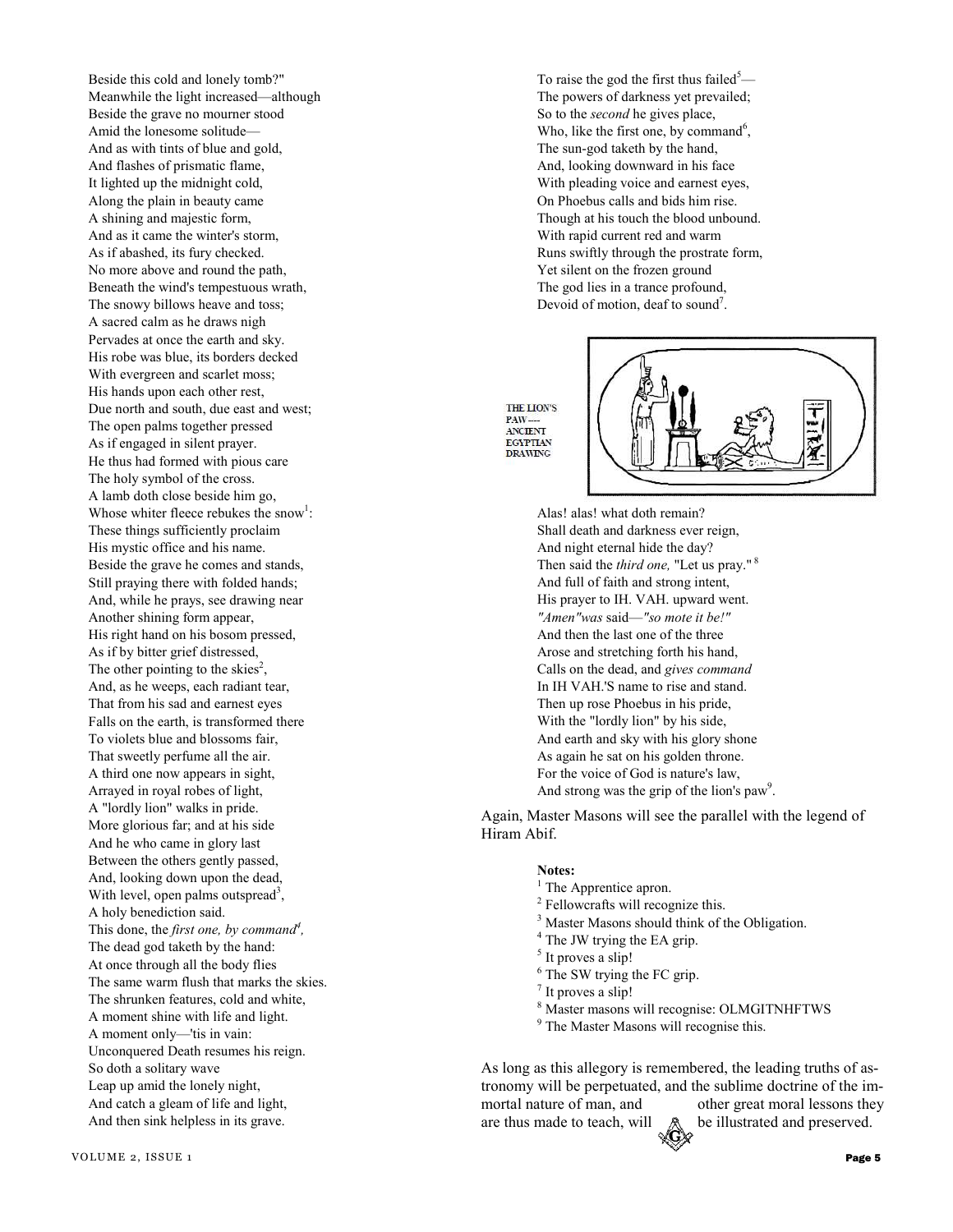## **The Giza Power Plant**

#### **Article by W.Bro.Rob Lund**

The author of the book, *The Giza Power Plant*, Christopher Dunn is a mechanical engineer who has worked at every level of high-tech manufacturing from machinist, toolmaker, programmer and operator of high-power industrial lasers. In 1977, after he read Peter Tompkins' book *Secrets of the Great Pyramid*, his immediate reaction, after learning of the Great Pyramid's precision and design characteristics, was to consider that this edifice may have had an original purpose that differed from conventional opinion. He determined that everything about it suggested that it was a machine. So he set out to reverse-engineer it in order to discover its use. Discovering the purpose of this machine, and documenting his case, has taken the better part of twenty years of research.

His startling conclusions make traditional Egyptology's notions (that the Great Pyramid was built with copper tools by a society that lacked the wheel) seem rather silly. There are some ridiculous theories out there that give the topic a bad name, but Dunn takes into account existing fact and artifact. In fact, he started this book with the point of ensuring that everything he proposed was provable. Dunn points out that not a single original burial has been found in any Egyptian pyramid, and that there is actually no credible evidence that pyramids were built to be tombs.

He shows that there was a tremendous amount of resources that went into building the Great Pyramid – it would take a modern quarry 87 years to extract the amount of stone required. If one stone was laid every *ten* minutes (and I don't see that being possible), it would take 40 years to construct.

It was built with extreme accuracy – passages, tens of meters long, have a deviance of 3 thousandths of an inch (far more accurate than our building of today). Dunn works backwards from the artifacts, and the very precise measurements taken, of all aspects of the pyramid, by W Flinders Petrie, and shows that only sophisticated machine tools could have produced some of the artifacts created by this civilization.

What he finds is an amazing machine that produced power using the earth itself as the source, the science of vibration and sound, and some chemistry.

He builds his theory on the evidence found inside the Great Pyramid, explaining the purpose of all the passages and "rooms" inside. He draws on some of the observations of researchers who went before him, who have noted the unusual acoustic characteristics inside the pyramid. He uses the detailed notes left to us by Flinders Petrie more than a century ago.

A power plant of this size would likely provide power for a long time, unless a disaster struck. Dunn sees evidence that a destructive force did do damage to the King's Chamber, pushing the walls back. Was it an accident inside the power plant? (Zechariah Sitchin has an explanation in the Earth chronicles.)

Dunn does not provide evidence for how it was built but he does mention the Coral Castle in Florida, produced by Ed Leedskalnin back in the 1950s. Somehow, one small frail man was able to move huge blocks of rock by himself. Leedskalnin claimed to have discovered how the Egyptians moved the huge blocks that made up the pyramids, but he died without revealing the secret.

He shows that the pyramid was a large acoustical device, in which the technology of harmonic resonance was used, to convert the earth's vibrational energies to microwave radiation. He demonstrates the fact that the chambers and passages in the pyramid were positioned with deliberate precision to optimize its acoustical properties. When the pyramid was vibrating in tune with the earth's pulse it became a coupled oscillator that could carry the transfer of power from the earth with little or no feedback. The King's Chamber, built of igneous granite containing silicon quartz crystals, served as the power centre while the Queen's Chamber was used to

### Upcoming Events

- Sat. March 3 8 am Warden's Association meeting at Annette St. Temple
- Sat. March 10 9am-2pm—Blood Donor Clinic at Brampton Masonic Centre
- Sat. Mar 24 5-7pm -Bowl for Kids Sake at 50 Bramtree

Court, Brampton

- Fri. March 30 7:30pm-Lecture on Deeper Meaning of the 2nd degree at Annette Street Temple
- Official Visits : http://www.torontowestmasons.com/official\_vists.html